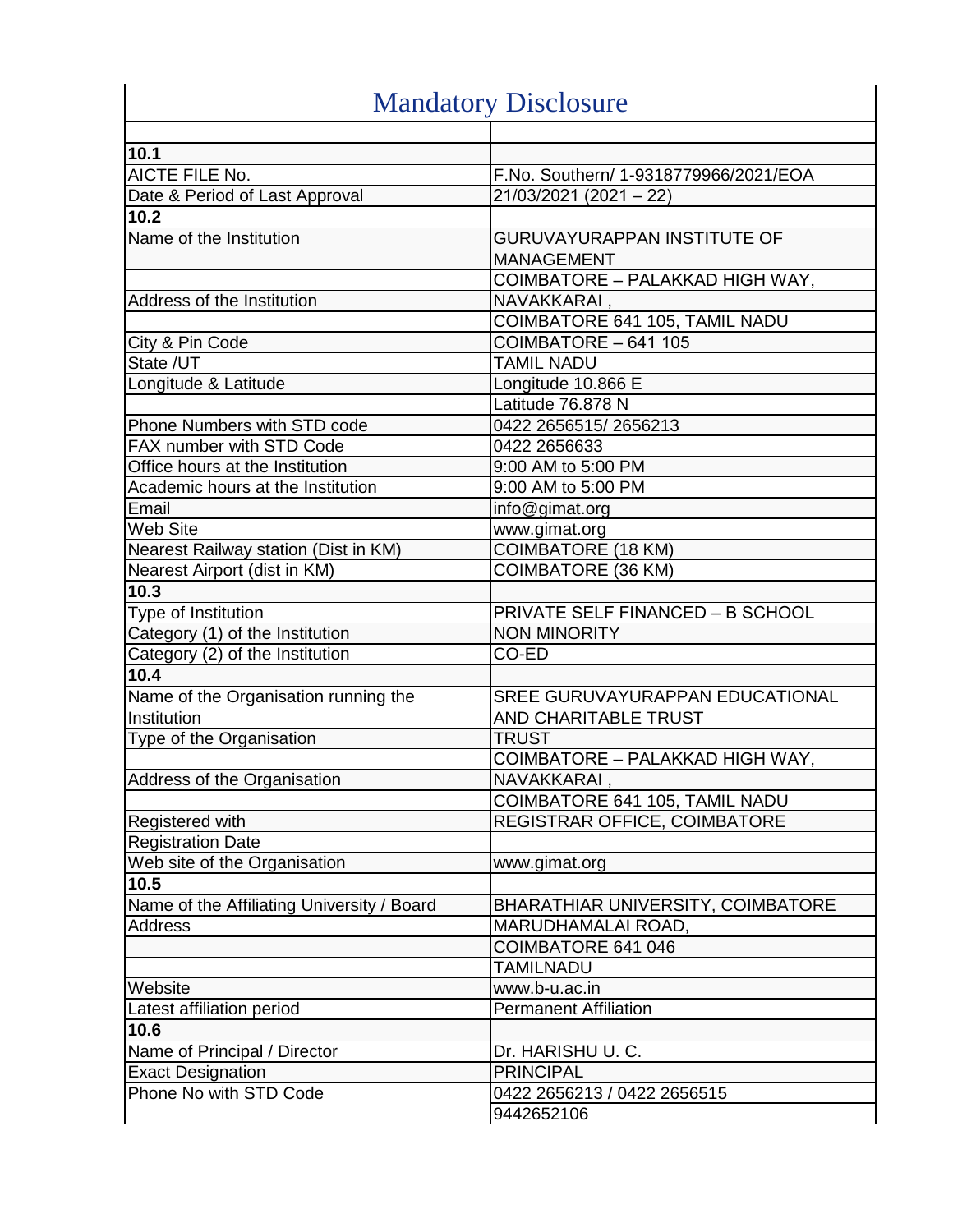| Fax No with STD Code                                                            | 0422 2656633                                                                                                                                                                                                                                      |
|---------------------------------------------------------------------------------|---------------------------------------------------------------------------------------------------------------------------------------------------------------------------------------------------------------------------------------------------|
| Email                                                                           | principalgim@gmail.com                                                                                                                                                                                                                            |
| <b>Highest Degree</b>                                                           | Ph. D., MBA                                                                                                                                                                                                                                       |
| <b>Field Specialisation</b>                                                     |                                                                                                                                                                                                                                                   |
| 10.7                                                                            |                                                                                                                                                                                                                                                   |
| <b>Governing Board Members</b>                                                  | For More Details(https://gimat.org/Governing Council                                                                                                                                                                                              |
| Frequency of Meeting & date of last meeting                                     | <b>HALF YEARLY 23/10/2021</b>                                                                                                                                                                                                                     |
| 10.8                                                                            |                                                                                                                                                                                                                                                   |
| Academic Advisory Body                                                          | For More Details(https://gimat.org/academic-                                                                                                                                                                                                      |
|                                                                                 | advisory-board/)                                                                                                                                                                                                                                  |
| Frequency of Meeting & date of last meeting                                     | YEARLY 08/02/2020                                                                                                                                                                                                                                 |
| 10.9 Organisational Chart                                                       |                                                                                                                                                                                                                                                   |
| 10.1                                                                            |                                                                                                                                                                                                                                                   |
| Student Feedback mechanism on Institutional<br>Government / Faculty Performance | Students' feedback is obtained on Faculty and<br>the Institution at the end of each semester. The<br>consolidated observations are discussed with<br>each Faculty member and the Management and<br>appropriate steps taken to improve performance |
| 10.11                                                                           |                                                                                                                                                                                                                                                   |
| Grievance redressal mechanism for faculty,                                      | Faculty may approach the Principal / Director.                                                                                                                                                                                                    |
| staff and students                                                              | Staff may approach the Administative Officer /<br>Director.<br>Students may approach their Mentors / Class-in-<br>charge / Principal, Grievance redressal<br>committee. Grievances, if any, are resolved with<br>utmost care and diligence.       |
| 10.12                                                                           |                                                                                                                                                                                                                                                   |
| Name of the Department                                                          | <b>MANAGEMENT</b>                                                                                                                                                                                                                                 |
| Course                                                                          | <b>Master of Business Administration</b>                                                                                                                                                                                                          |
| Level                                                                           | <b>POST GRADUATE - FULL TIME</b>                                                                                                                                                                                                                  |
| 1st Year Approval by the Council                                                | 1996                                                                                                                                                                                                                                              |
|                                                                                 | $2016 - 2018 - 180$                                                                                                                                                                                                                               |
| <b>Year wise Sanction Intake</b>                                                | $2017 - 2019 - 120$                                                                                                                                                                                                                               |
|                                                                                 | $2018 - 2020 - 120$                                                                                                                                                                                                                               |
|                                                                                 | $2019 - 2021 - 120$                                                                                                                                                                                                                               |
|                                                                                 | $2020 - 2022 - 120$                                                                                                                                                                                                                               |
| Year wise Actual Admissions                                                     | $2016 - 2018 - 78$                                                                                                                                                                                                                                |
|                                                                                 | $2017 - 2019 - 53$                                                                                                                                                                                                                                |
|                                                                                 | $2018 - 2020 - 47$                                                                                                                                                                                                                                |
|                                                                                 | $2019 - 2021 - 66$                                                                                                                                                                                                                                |
|                                                                                 | $2020 - 2022 - 31$                                                                                                                                                                                                                                |
| Cut off marks - General quota                                                   | 40/100                                                                                                                                                                                                                                            |
| % Students passed with distinction                                              | $2014 - 2016 - 15$                                                                                                                                                                                                                                |
|                                                                                 | $2015 - 2017 - 33$                                                                                                                                                                                                                                |
|                                                                                 | $2016 - 2018 - 22$                                                                                                                                                                                                                                |
|                                                                                 | $2017 - 2019 - 34$                                                                                                                                                                                                                                |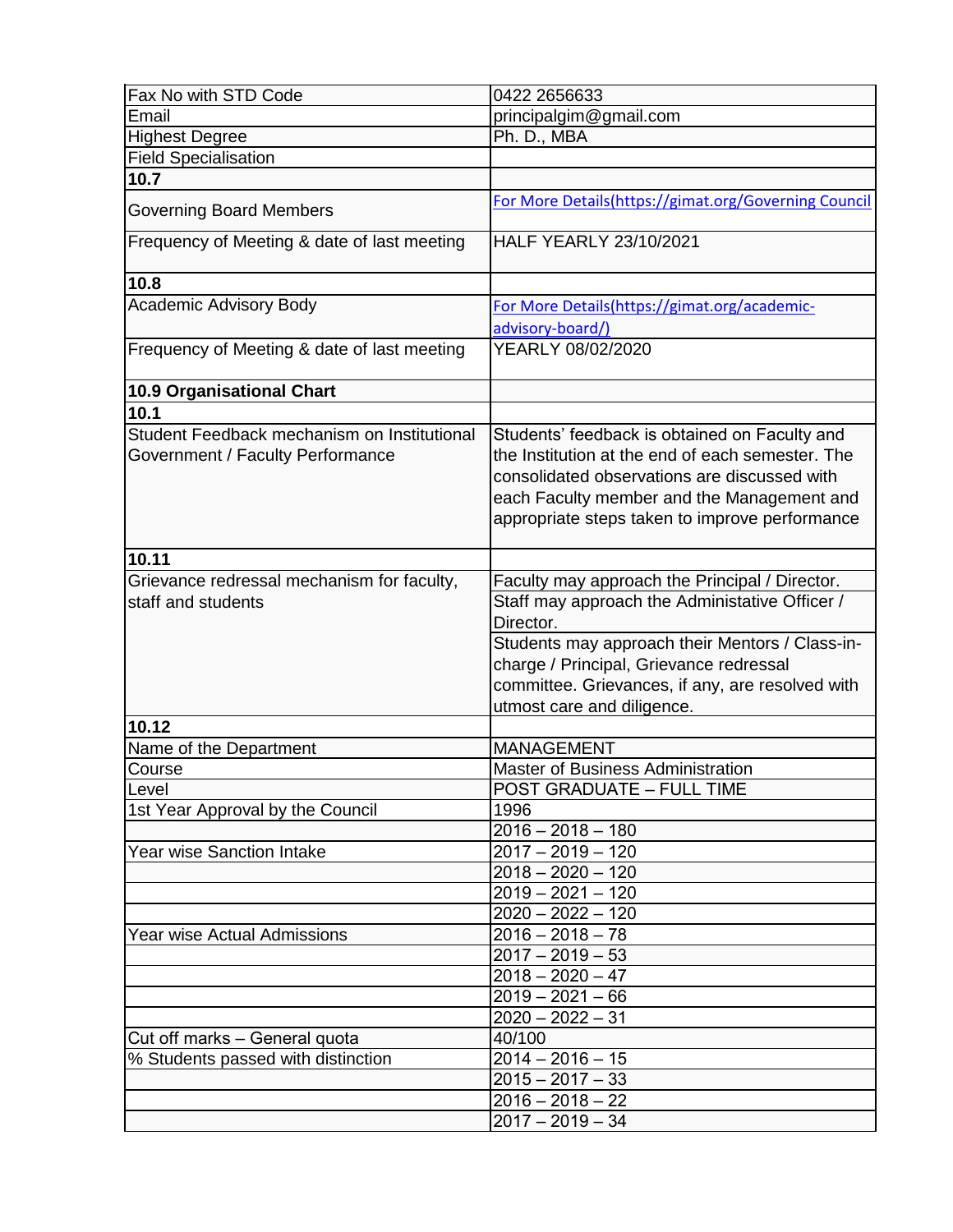|                                         | $2018 - 2020 - 33$                            |
|-----------------------------------------|-----------------------------------------------|
|                                         | $2019 - 2021 - 35$                            |
|                                         | $2020 - 2022 -$                               |
| % Students passed with First Class      | $\overline{2014} - 2016 - 90$                 |
|                                         | $2015 - 2017 - 88$                            |
|                                         | $2016 - 2018 - 90$                            |
|                                         | $2017 - 2019 - 89$                            |
|                                         | $2018 - 2020 - 47$                            |
|                                         | $2019 - 2021 - 63$                            |
|                                         | $2020 - 2022 -$                               |
| Students placed                         | $2014 - 2016 - 30$                            |
|                                         | $2015 - 2017 - 34$                            |
|                                         | $2016 - 2018 - 41$                            |
|                                         | $2017 - 2019 - 52$                            |
|                                         | $2018 - 2020 - 54$                            |
|                                         | $2019 - 2021 -$                               |
|                                         | $2020 - 2022 -$                               |
| Average Pay Package Rs./ Year           | 2014 - 2016 - Rs. 5 Lakh                      |
|                                         | 2015 - 2017 - Rs. 5 Lakh                      |
|                                         | 2016 - 2018 - Rs. 5.5 Lakh                    |
|                                         | 2017 - 2019 - Rs. 6 Lakh                      |
|                                         | 2018 - 2020 - Rs. 7.0 Lakh                    |
|                                         | 2019 - 2021 - Rs. 6.5 Lakh                    |
|                                         | $2020 - 2022 -$                               |
| Students opted for Higher Studies       | $2014 - 2016 - 2$                             |
|                                         | $2015 - 2017 - 3$                             |
|                                         | $2016 - 2018 - 2$                             |
|                                         | $2017 - 2019 - 2$                             |
|                                         | $2018 - 2020 - 3$                             |
|                                         | $2019 - 2021 -$                               |
|                                         | $2020 - 2022 -$                               |
| Accreditation Status of the course      | Not Accredited                                |
| Doctoral courses                        | Part time Ph. D & M. Phil                     |
| Foreign Collaborations, if any          | <b>NIL</b>                                    |
| <b>Professional Society Memberships</b> | <b>Coimbatore Management Association</b>      |
|                                         | All India Management Association              |
| <b>Professional activities</b>          | Consultancy / EDP, MDP                        |
| Consultancy activities                  | Research and Consultancy Division (RCD)       |
| Grants fetched                          | Rs. 1.5 Lakhs in 2012                         |
|                                         | Rs. 1.0 Lakhs in 2013                         |
|                                         | Rs. 3.96 Lakhs in 2013-15                     |
|                                         | Rs. 9.50 Lakhs in 2013-15                     |
| <b>Departmental Achievements</b>        | Viswa seva Award – For Best Management        |
|                                         | Institute                                     |
|                                         | By Thamizhan TV - 2005                        |
|                                         | International Arch of Europe Award-2013 under |
|                                         | <b>Gold Category</b>                          |
| Distinguished Alumni                    | Lt. Col. Harinarayanan (Retd.), Indian Armed  |
|                                         | Forces                                        |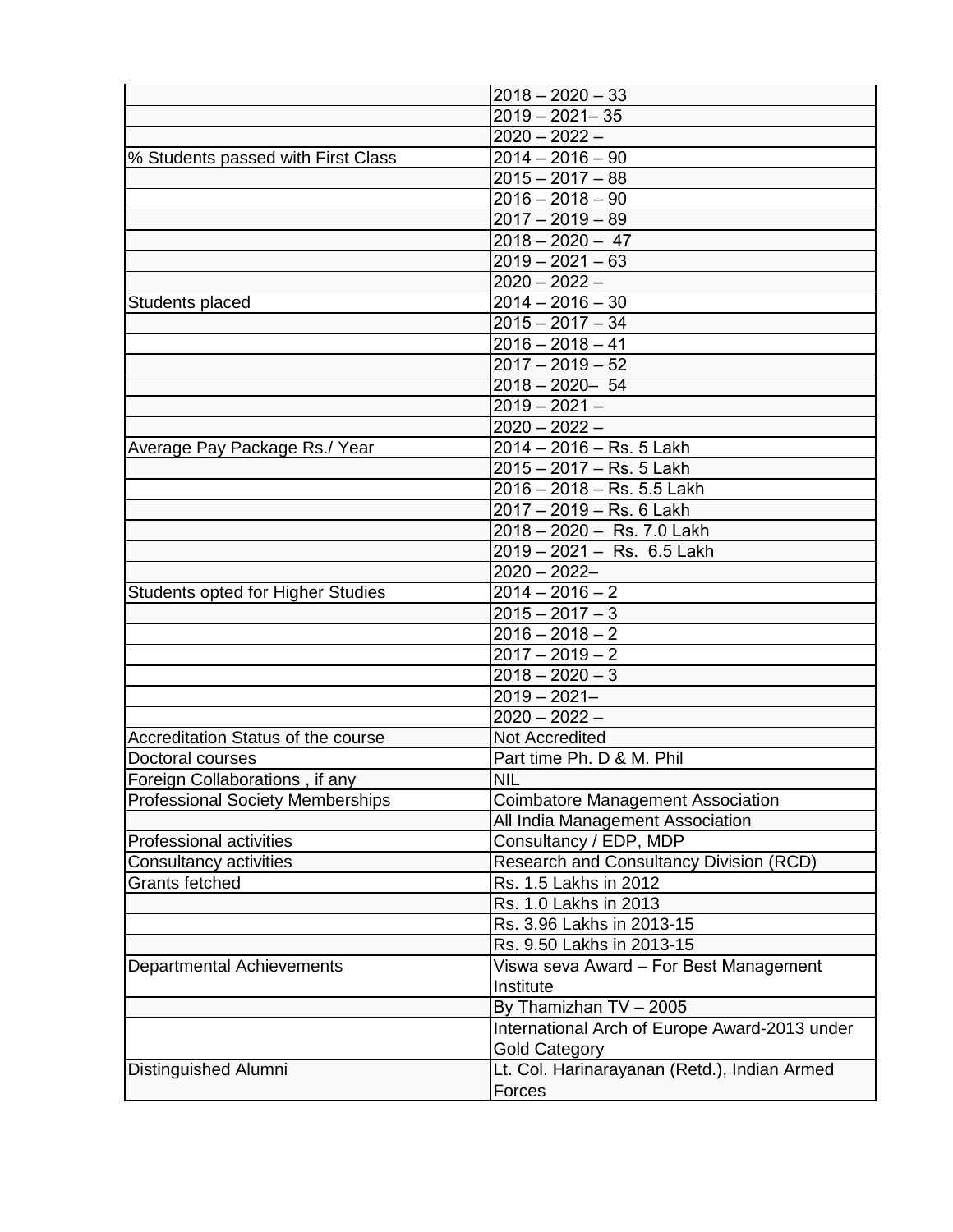|                                       | Ms. Archana K., Flight Lieutenant, Indian Air |
|---------------------------------------|-----------------------------------------------|
| 10.13                                 | Force                                         |
|                                       |                                               |
| <b>Faculty Details</b>                | <b>For More Details</b>                       |
| 10.14 Admission Quota                 |                                               |
| Entrance Test / Admission criteria    | MAT / CAT / TANCET / CET / CMAT               |
|                                       | Group Discussion, Personnel Interview         |
| Cut off / last candidate admitted     | 40 / 100                                      |
| Fees in Rupees                        | Rs. 60000/- PER SEMESTER                      |
| Number of fee waivers offered         | 4                                             |
| <b>Admission Calendar</b>             | FEB-AUG                                       |
| PIO Quota                             | Sanctioned by AICTE                           |
| 10.15                                 |                                               |
| Infrastructural Information           | Land Area (in Acres): 10.75 Acres             |
|                                       | Built Up Area: 3320 Sqm.                      |
|                                       | Play Ground / Sports / Games Area - 2 Acres   |
| Class room / Tutorial Room Facilities | Class Rooms - 9                               |
|                                       | Tutorial Rooms - 3                            |
|                                       | Laboratories -1                               |
|                                       | Seminar Rooms-2                               |
|                                       | <b>Conference Rooms -1</b>                    |
|                                       | Committee Rooms - 1                           |
| Laboratory details                    | Computer Lab : 120 Systems,                   |
|                                       | LAN, Wi-Fi                                    |
|                                       | Adequate Printers and other Accessories       |
| <b>Computer centre Facilities</b>     | <b>Broad Band Connectivity</b>                |
|                                       | <b>Wifi Connectivity</b>                      |
|                                       | <b>Communication Lab</b>                      |
| <b>Library Facilities</b>             | Over 15000 Books, Nearly 5000 Titles          |
|                                       | Nearly 86 Journal & magazines                 |
|                                       | Over 1200 seminar project reports             |
|                                       | 800 + CDs, Internet                           |
| Auditorium/Seminar Halls/ Amphi       | Auditorium - 1                                |
|                                       | Seminar Hall $-1$                             |
| Cafeteria                             | <b>YES</b>                                    |
| <b>Indoor sports Facilities</b>       | <b>YES</b>                                    |
| <b>Outdoor sports Facilities</b>      | <b>YES</b>                                    |
| <b>Gymnasium Facilities</b>           | <b>YES</b>                                    |
| Facilities of disabled                | <b>YES</b>                                    |
| Any other Facilities                  | Transport facility to & from Palakkad &       |
|                                       | Coimbatore on all working days                |
| 10.16                                 |                                               |
| <b>Boys Hostel</b>                    | YES (Available inside the campus)             |
|                                       |                                               |
|                                       | <b>For More Details</b>                       |
| <b>Girls Hostel</b>                   | YES (Available inside the campus)             |
|                                       | <b>For More Details</b>                       |
| Medical & Other facilities for Hostel | First aid facility available                  |
|                                       |                                               |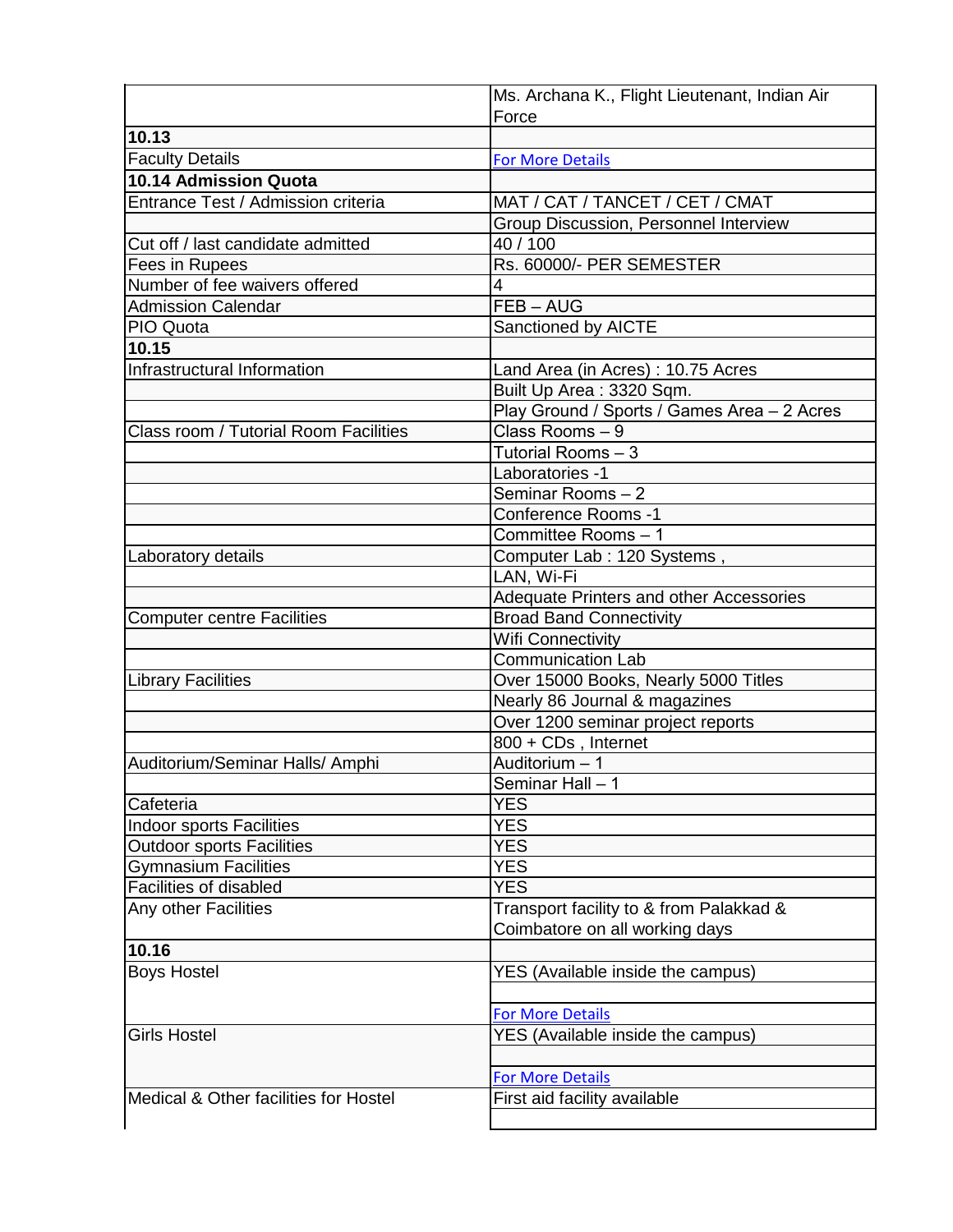|                                  | Arrangements available to move the sick to           |
|----------------------------------|------------------------------------------------------|
|                                  | nearby hospital, if necessary                        |
| 10.17                            |                                                      |
| <b>Academic Sessions</b>         | <b>Four Semesters</b>                                |
| Examination System, year / SEM   | <b>SEMESTER</b>                                      |
| Period of declaration of results | SEM I & III - January                                |
|                                  | SEM II & IV - June                                   |
| 10.18                            |                                                      |
| Counseling / Mentoring           | Each Student is assigned to a Faculty Mentor.        |
|                                  | Counseling is provided by senior Faculty /           |
|                                  | Principal on case to case basis, as needed.          |
| <b>Medical Facilities</b>        | First aid facility available in the office.          |
|                                  | Arrangements with nearby hospital / Clinics for      |
|                                  | any contingency.                                     |
| <b>Students Insurance</b>        | <b>YES</b>                                           |
| 10.19                            |                                                      |
| <b>Students Activity Body</b>    | <b>VISION: Management Students Association</b>       |
|                                  | Clubs: Marketing, HR, Finance, Logistics,            |
|                                  | Systems, Eco Club                                    |
|                                  | GIMFEST: Annual Intercollegiate Management           |
|                                  | Meet.                                                |
| <b>Cultural Activities</b>       | All ethnic and religious festivals are celebrated in |
|                                  | the campus with students taking the lead.            |
|                                  |                                                      |
|                                  | Annual Cultural Fest - SARGOTSAV -                   |
|                                  | conducted every February.                            |
| <b>Sports Activities</b>         | Indoor and Outdoor games.                            |
|                                  | Annual Sports event - SPORTS DAY -                   |
|                                  | conducted every February                             |
| <b>Literary Activities</b>       | A manuscript Magazine is brought out by the          |
|                                  | Students, annually                                   |
| Magazine / News letter           | GIM JOURNAL OF MANAGEMENT (Bi Annual)                |
|                                  |                                                      |
|                                  | <b>GIM NEWS (Quarterly)</b>                          |
| Technical activities/ Tech fest  | Dr. N. Krishnan Bhattathiripad                       |
|                                  | Dr. M. V. Pylee<br>Memorial                          |
|                                  | Lecture Series (Founders' Day) - Annual              |
|                                  | Regional / National / International Conferences      |
|                                  |                                                      |
|                                  | Management Development Programme                     |
|                                  | <b>Executive Development Programme</b>               |
|                                  | <b>Faculty Development Programme</b>                 |
|                                  | AFFIATUS - Intra - Institute Management Meet -       |
|                                  | Annual                                               |
|                                  | GIM FEST - Inter B-School Management Meet -          |
|                                  | Annual                                               |
| <b>Industrial visits Tours</b>   | Frequent Industrial visits to regional organisations |
|                                  | in Coimbatore and Palakkad                           |
|                                  | Annual Educational Tours to Industrial cities in     |
|                                  | India / Abroad                                       |